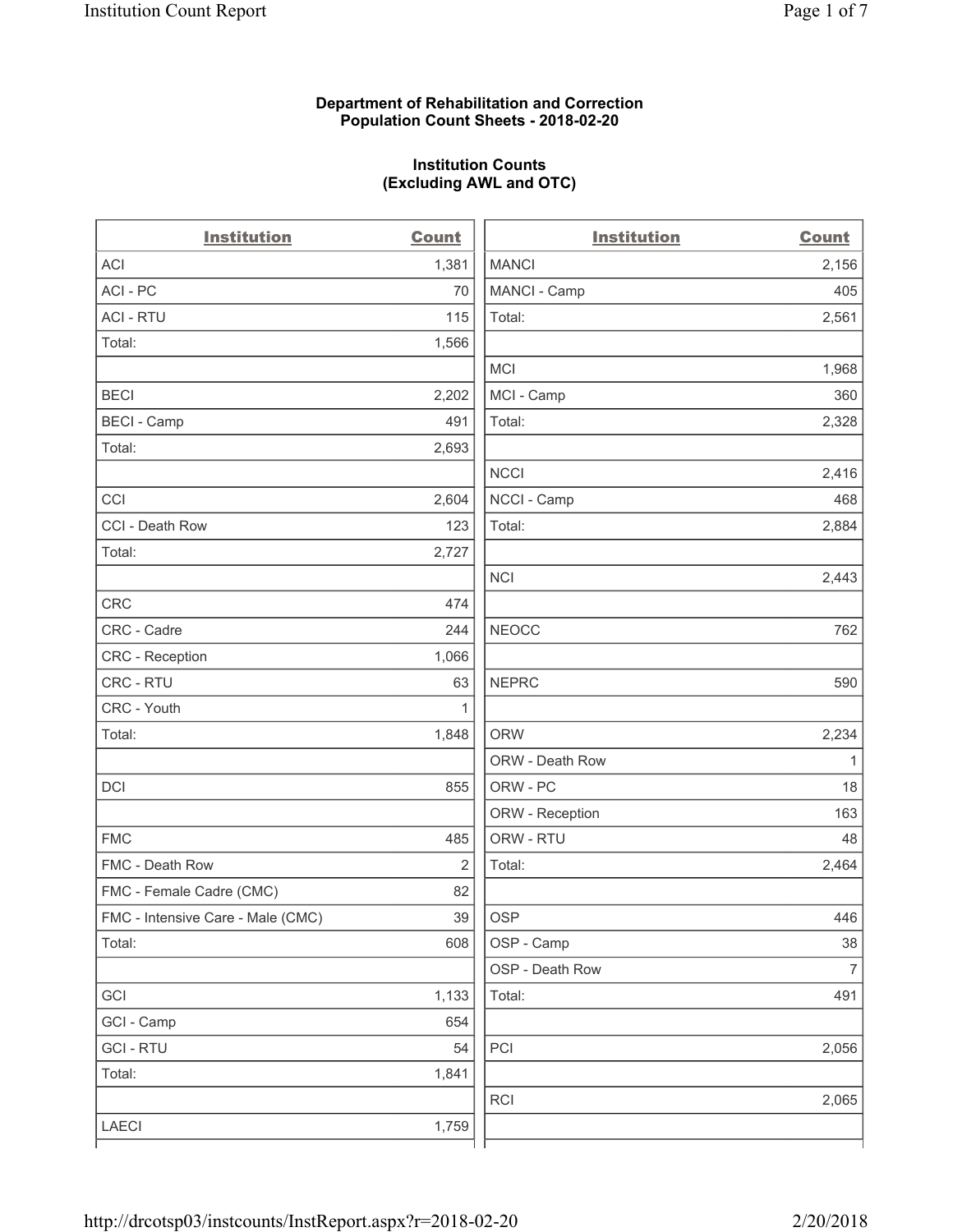|                          |       | <b>RICI</b>    |                          | 2,586  |
|--------------------------|-------|----------------|--------------------------|--------|
| LECI                     | 2,144 |                |                          |        |
| LECI - Camp              | 131   | SCI            |                          | 1,536  |
| Total:                   | 2,275 |                |                          |        |
|                          |       | SOCF           |                          | 1,127  |
| LOCI                     | 2,216 | SOCF - RTU     |                          | 16     |
|                          |       | Total:         |                          | 1,143  |
| LORCI                    | 247   |                |                          |        |
| LORCI - Cadre            | 135   | <b>TCI</b>     |                          | 958    |
| <b>LORCI - Reception</b> | 1,093 | TCI - Camp     |                          | 437    |
| Total:                   | 1,475 | Total:         |                          | 1,395  |
|                          |       |                |                          |        |
| <b>MACI</b>              | 1,099 | <b>TOCI</b>    |                          | 634    |
| MACI - Minimum           | 1,188 | TOCI - PC      |                          | 88     |
| Total:                   | 2,287 | Total:         |                          | 722    |
|                          |       |                |                          |        |
|                          |       | <b>WCI</b>     |                          | 1,294  |
|                          |       | <b>WCI-RTU</b> |                          | 33     |
|                          |       | Total:         |                          | 1,327  |
|                          |       |                |                          |        |
|                          |       |                | <b>Total Population:</b> | 49,503 |

\* The Total Population includes 30 Offenders with Reason Codes 30 & 31. \*\* The Total Population includes 37 Offenders with Reason Code 0A.

# **Male Population by Security Level (Include AWL and Exclude OTC)**  *Error calculating Totals for this secion.*

#### **Female Population by Institution (Include AWL and Exclude OTC)**

| <b>Institution</b>       | <b>Body</b> | <b>AWL</b>   | $(-OTC)$ | <b>Total</b> |
|--------------------------|-------------|--------------|----------|--------------|
| <b>DCI</b>               | 855         | 14           | 11       | 858          |
| <b>FMC</b>               | 22          | 0            | O        | 22           |
| FMC - Female Cadre (CMC) | 82          | 0            | 0        | 82           |
| <b>NEPRC</b>             | 589         | 11           | 5        | 595          |
| <b>ORW</b>               | 2,233       | 41           | 20       | 2,254        |
| <b>ORW - Death Row</b>   |             | 0            | 0        |              |
| ORW - PC                 | 18          | 0            | 0        | 18           |
| ORW - Reception          | 163         | 3            | $\Omega$ | 166          |
| ORW - RTU                | 48          | $\mathbf{0}$ | ∩        | 48           |
| <b>Total Female</b>      | 4,011       | 69           | 36       | 4,044        |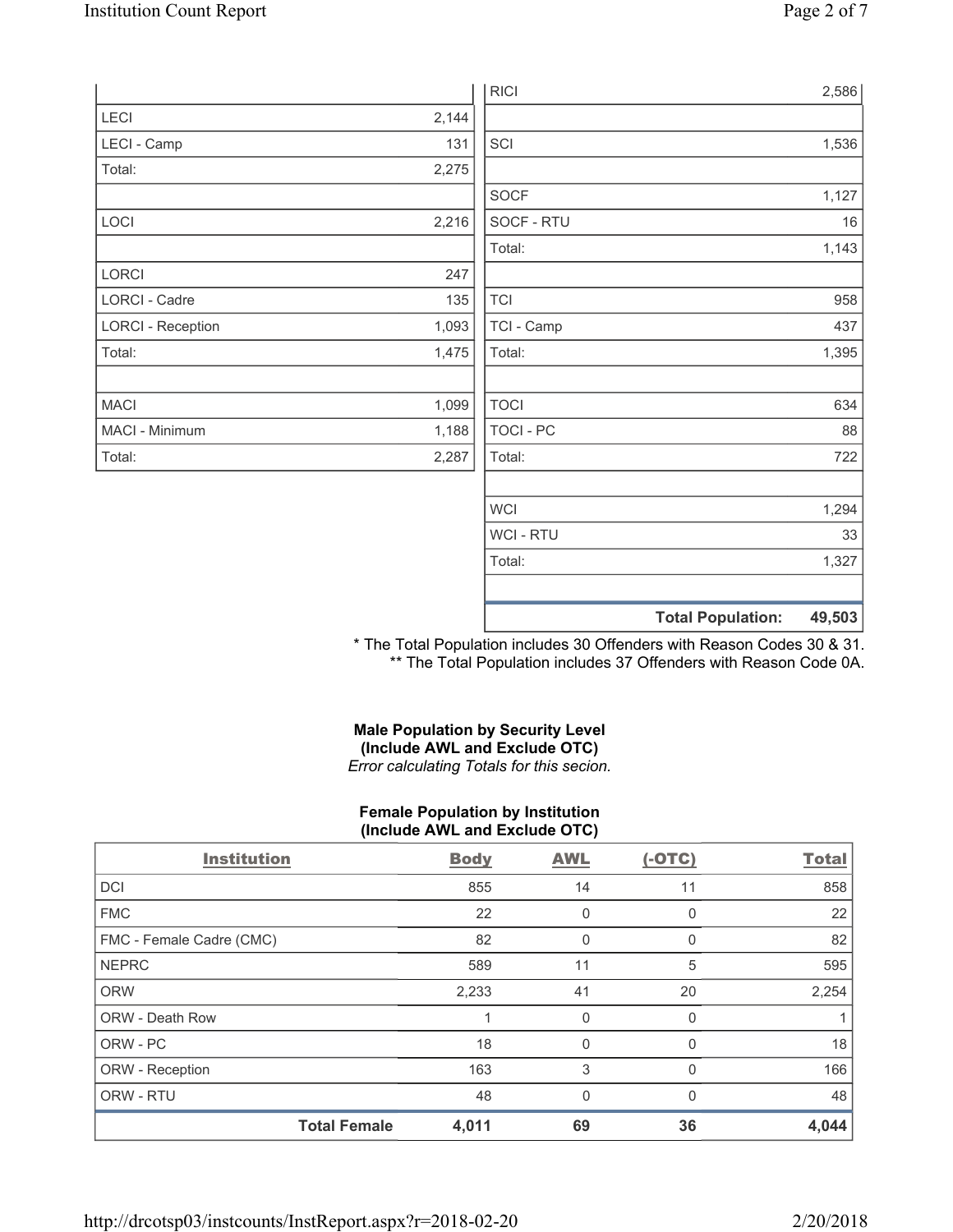|                    | $\cdot$<br>.         |             | .<br>$\overline{\phantom{a}}$ |              |                |
|--------------------|----------------------|-------------|-------------------------------|--------------|----------------|
| <b>Institution</b> |                      | <b>Body</b> | <b>AWL</b>                    | $(-OTC)$     | <b>Total</b>   |
| CRC                |                      | 2           | $\Omega$                      | $\Omega$     | 2              |
| LECI               |                      | 3           | 0                             | $\Omega$     | 3              |
| LORCI              |                      |             | 0                             | $\mathbf{0}$ |                |
| <b>MACI</b>        |                      |             |                               | $\Omega$     | $\overline{2}$ |
| <b>NEOCC</b>       |                      |             | $\mathbf 0$                   | $\Omega$     |                |
| OSP                |                      | 47          | $\mathbf 0$                   | $\Omega$     | 47             |
| <b>RCI</b>         |                      |             | 0                             | $\Omega$     |                |
| SOCF               |                      | 31          | 5                             | 5            | 31             |
| SOCF - RTU         |                      | 2           | 0                             | $\Omega$     | $\overline{2}$ |
| <b>TCI</b>         |                      |             | 0                             | $\Omega$     |                |
| <b>TOCI</b>        |                      | 6           | O                             |              | 6              |
|                    | <b>Total Level 5</b> | 96          | 6                             | 5            | 97             |

# **Male Population by Institution: Security Level 5 (Include AWL and Exclude OTC)**

#### **Male Population by Institution: Security Level 4 (Include AWL and Exclude OTC)**

| <b>Institution</b>       | <b>Body</b>    | <b>AWL</b>          | $(-OTC)$            | <b>Total</b>   |
|--------------------------|----------------|---------------------|---------------------|----------------|
| ACI                      | 11             | $\mathsf{O}\xspace$ | $\mathsf{O}\xspace$ | 11             |
| <b>BECI</b>              | 0              | 1                   | $\mathbf 1$         | $\pmb{0}$      |
| CCI                      | $\overline{2}$ | $\mathsf{O}\xspace$ | $\boldsymbol{0}$    | $\overline{2}$ |
| <b>CRC</b>               | 27             | $\mathsf{O}\xspace$ | $\mathsf{O}\xspace$ | 27             |
| CRC - Reception          | $\mathbf{1}$   | $\mathsf{O}\xspace$ | $\mathsf{O}\xspace$ | 1              |
| CRC - RTU                | 12             | $\mathsf{O}\xspace$ | $\mathsf{O}\xspace$ | 12             |
| <b>FMC</b>               | $\overline{2}$ | $\mathsf{O}\xspace$ | $\boldsymbol{0}$    | $\mathbf 2$    |
| GCI                      | $\mathbf 1$    | $\mathsf{O}\xspace$ | $\boldsymbol{0}$    | 1              |
| <b>LAECI</b>             | 4              | $\mathsf{O}\xspace$ | $\mathbf 0$         | 4              |
| LECI                     | 47             | $\mathsf{O}\xspace$ | $\mathsf{O}\xspace$ | 47             |
| LOCI                     | 1              | $\mathsf{O}\xspace$ | $\boldsymbol{0}$    | 1              |
| <b>LORCI</b>             | 15             | $\mathbf 5$         | 5                   | 15             |
| <b>LORCI - Cadre</b>     | $\mathbf 1$    | $\mathsf{O}\xspace$ | $\mathsf{O}\xspace$ | 1              |
| <b>LORCI - Reception</b> | 6              | $\mathsf 0$         | $\mathsf{O}\xspace$ | $\,6$          |
| <b>MACI</b>              | 57             | $\mathsf{O}\xspace$ | $\boldsymbol{0}$    | 57             |
| <b>MANCI</b>             | 72             | $\overline{2}$      | $\overline{2}$      | 72             |
| MCI                      | $\overline{7}$ | $\mathsf{O}\xspace$ | $\boldsymbol{0}$    | $\overline{7}$ |
| <b>NCCI</b>              | $\overline{2}$ | $\mathsf{O}\xspace$ | $\boldsymbol{0}$    | $\mathbf 2$    |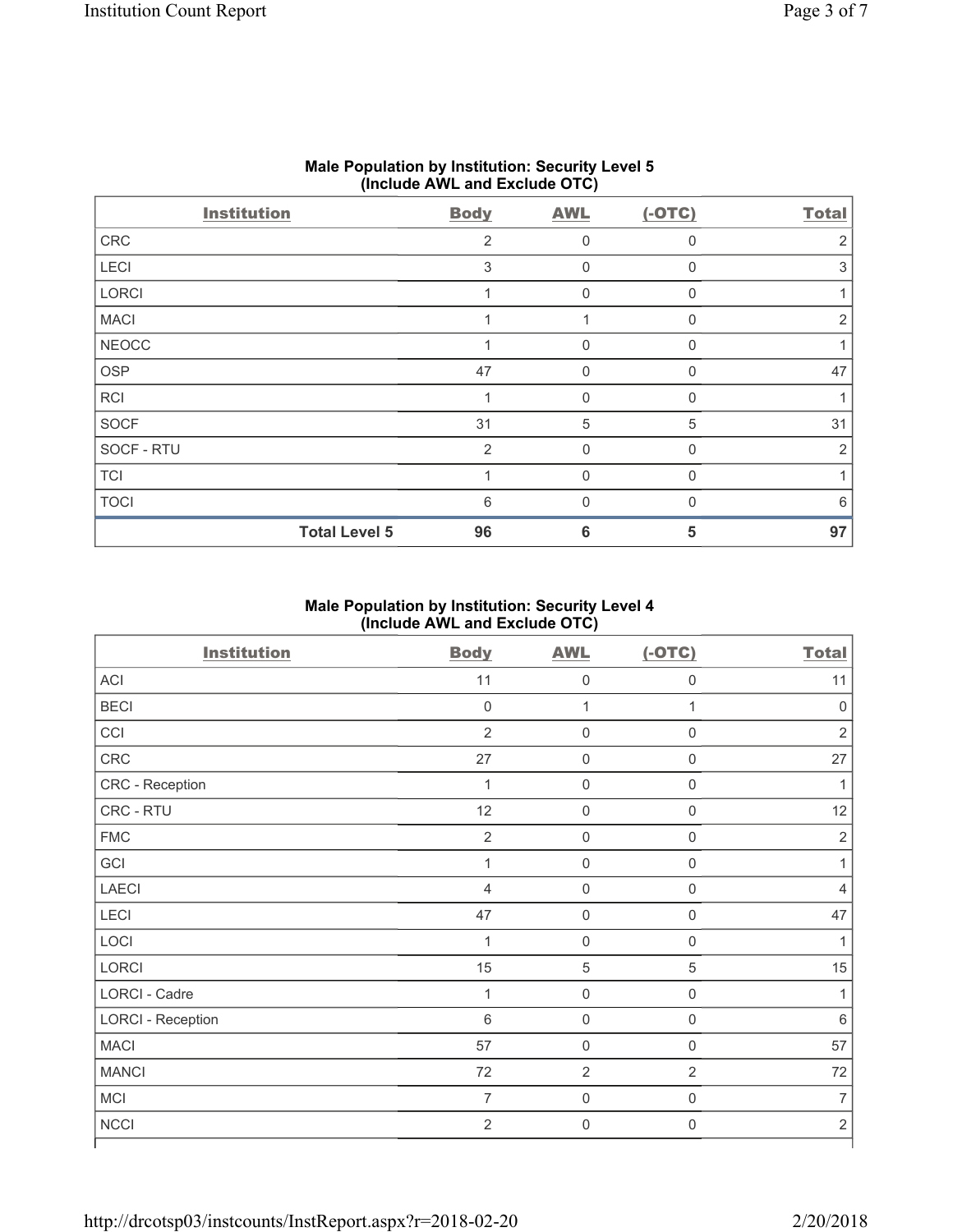| <b>NCI</b>       |                      | $\overline{2}$ | 0           | $\mathbf 0$ | $\overline{2}$ |
|------------------|----------------------|----------------|-------------|-------------|----------------|
| <b>NEOCC</b>     |                      | $\overline{2}$ | 0           | 0           | 2              |
| OSP              |                      | 387            | $\mathbf 0$ | $\mathbf 0$ | 387            |
| RCI              |                      | 21             | 0           | 0           | 21             |
| <b>RICI</b>      |                      | $\overline{2}$ | 0           | 0           | 2              |
| SCI              |                      | 1              | $\mathbf 0$ | $\mathbf 0$ |                |
| SOCF             |                      | 1,087          | 10          | 10          | 1,087          |
| SOCF - RTU       |                      | 14             | 0           | $\Omega$    | 14             |
| <b>TCI</b>       |                      | 21             | 1           |             | 21             |
| <b>TOCI</b>      |                      | 621            | 4           | 4           | 621            |
| <b>TOCI - PC</b> |                      | 15             | $\mathbf 0$ | $\mathbf 0$ | 15             |
| WCI              |                      | 16             | 1           |             | 16             |
| WCI - RTU        |                      | $10$           | $\mathbf 0$ | U           | $10$           |
|                  | <b>Total Level 4</b> | 2,467          | 24          | 24          | 2,467          |

#### **Male Population by Institution: Security Level 3 (Include AWL and Exclude OTC)**

| <b>Institution</b>                | <b>Body</b>    | <b>AWL</b>          | $(-OTC)$            | <b>Total</b>   |
|-----------------------------------|----------------|---------------------|---------------------|----------------|
| <b>ACI</b>                        | 20             | 1                   | 0                   | 21             |
| <b>BECI</b>                       | 1              | $\mathsf{O}\xspace$ | $\mathsf{O}\xspace$ | 1              |
| CCI                               | 5              | $\mathsf{O}\xspace$ | $\mathsf 0$         | $\overline{5}$ |
| CRC                               | 101            | $\overline{4}$      | $\overline{4}$      | 101            |
| CRC - Cadre                       | 138            | $\mathsf 0$         | $\mathbf 0$         | 138            |
| <b>CRC</b> - Reception            | 658            | 15                  | 12                  | 661            |
| CRC - RTU                         | 49             | $\mathbf{1}$        | $\mathsf{O}\xspace$ | 50             |
| CRC - Youth                       | $\mathbf{1}$   | $\mathsf{O}\xspace$ | $\mathsf 0$         | 1              |
| <b>FMC</b>                        | $\overline{2}$ | $\mathsf{O}\xspace$ | 0                   | $\sqrt{2}$     |
| FMC - Intensive Care - Male (CMC) | 4              | $\mathsf{O}\xspace$ | $\mathsf{O}\xspace$ | $\overline{4}$ |
| GCI                               | 3              | $\mathbf 0$         | $\mathsf{O}\xspace$ | $\mathfrak{S}$ |
| LECI                              | 2,089          | 20                  | 14                  | 2,095          |
| <b>LORCI</b>                      | 39             | 29                  | 28                  | 40             |
| LORCI - Cadre                     | 80             | $\mathsf{O}\xspace$ | $\mathsf{O}\xspace$ | 80             |
| <b>LORCI - Reception</b>          | 516            | $\mathsf{O}\xspace$ | $\mathsf{O}\xspace$ | 516            |
| <b>MACI</b>                       | 957            | $\overline{7}$      | 5                   | 959            |
| <b>MANCI</b>                      | 2,058          | 19                  | 16                  | 2,061          |
| <b>MCI</b>                        | 1              | $\mathsf{O}\xspace$ | $\mathsf{O}\xspace$ | 1              |
| <b>NCCI</b>                       | $\overline{7}$ | $\mathsf{O}\xspace$ | $\mathsf 0$         | $\overline{7}$ |
| <b>NCI</b>                        | 3              | $\mathsf{O}\xspace$ | $\mathsf 0$         | $\mathsf 3$    |
| <b>NEOCC</b>                      | 755            | $\,$ 5 $\,$         | 4                   | 756            |
| <b>OSP</b>                        | 12             | $\mathsf{O}\xspace$ | 0                   | 12             |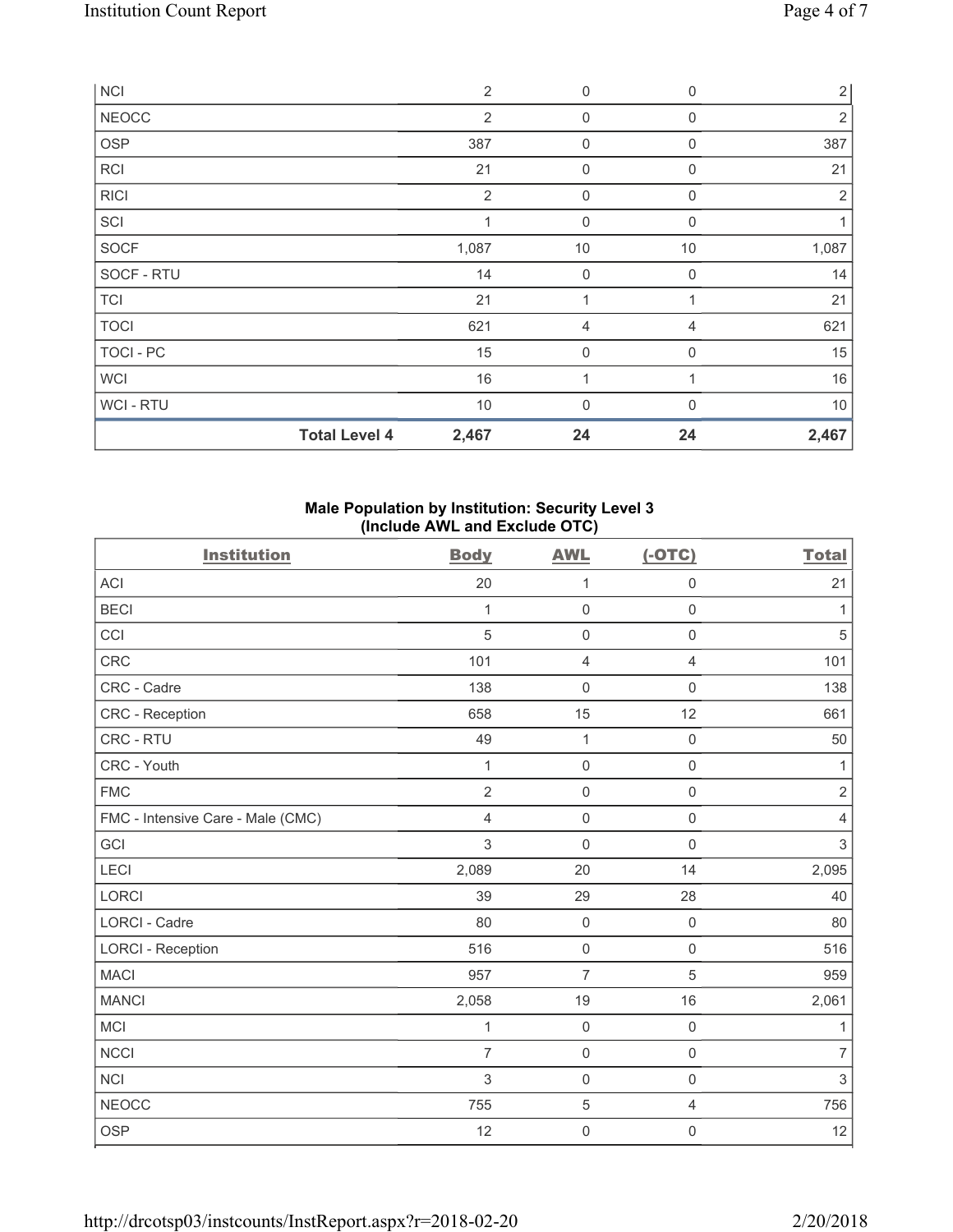|                  | <b>Total Level 3</b> | 11,657 | 138            | 116      | 11,679 |
|------------------|----------------------|--------|----------------|----------|--------|
| WCI-RTU          |                      | 21     | 0              |          | 21     |
| <b>WCI</b>       |                      | 1,275  | 11             | 10       | 1,276  |
| <b>TOCI - PC</b> |                      | 73     | 0              | 0        | 73     |
| <b>TOCI</b>      |                      | 7      | $\overline{2}$ | 2        | 7      |
| TCI - Camp       |                      |        | $\mathbf 0$    | $\Omega$ | 1      |
| <b>TCI</b>       |                      | 886    | 5              | 5        | 886    |
| SOCF             |                      | 8      | 0              |          | 8      |
| RICI             |                      |        | 0              | 0        |        |
| <b>RCI</b>       |                      | 1,858  | 17             | 16       | 1,859  |
| PCI              |                      | 28     | $\overline{2}$ | 0        | 30     |

# **Male Population by Institution: Security Level 2 (Include AWL and Exclude OTC)**

| <b>Institution</b>                | <b>Body</b>    | <b>AWL</b>          | $(-OTC)$            | <b>Total</b>   |
|-----------------------------------|----------------|---------------------|---------------------|----------------|
| <b>ACI</b>                        | 715            | $\mathsf 3$         | 1                   | 717            |
| ACI - PC                          | 68             | $\mathsf{O}\xspace$ | $\mathsf{O}\xspace$ | 68             |
| <b>ACI - RTU</b>                  | 81             | $\mathsf{O}\xspace$ | $\mathsf{O}\xspace$ | 81             |
| <b>BECI</b>                       | 1,430          | 16                  | 11                  | 1,435          |
| CCI                               | 1,973          | 12                  | $\,8\,$             | 1,977          |
| <b>CRC</b>                        | 171            | $\,8\,$             | $\,6\,$             | 173            |
| CRC - Cadre                       | 105            | $\mathsf{O}\xspace$ | $\mathsf 0$         | 105            |
| CRC - Reception                   | 247            | 10                  | $\mathsf g$         | 248            |
| CRC - RTU                         | $\mathbf{1}$   | $\mathsf{O}\xspace$ | $\mathsf{O}\xspace$ | 1              |
| <b>FMC</b>                        | 8              | $\overline{4}$      | $\mathsf{O}\xspace$ | 12             |
| FMC - Intensive Care - Male (CMC) | 13             | $\mathsf{O}\xspace$ | $\mathsf{O}\xspace$ | 13             |
| GCI                               | 493            | $\,8\,$             | $\sqrt{5}$          | 496            |
| <b>GCI-RTU</b>                    | 44             | $\mathsf{O}\xspace$ | $\mathsf{O}\xspace$ | 44             |
| LAECI                             | 1,045          | 16                  | 13                  | 1,048          |
| LECI                              | 3              | $\mathsf{O}\xspace$ | $\mathsf{O}\xspace$ | $\sqrt{3}$     |
| LECI - Camp                       | $\mathbf{1}$   | $\mathsf{O}\xspace$ | $\mathsf{O}\xspace$ | $\mathbf{1}$   |
| LOCI                              | 1,167          | 10                  | 10                  | 1,167          |
| LORCI                             | 122            | 25                  | 21                  | 126            |
| LORCI - Cadre                     | 48             | $\mathsf{O}\xspace$ | $\mathsf 0$         | 48             |
| <b>LORCI - Reception</b>          | 326            | $\mathbf 1$         | $\mathsf{O}\xspace$ | 327            |
| <b>MACI</b>                       | 84             | $\mathsf{O}\xspace$ | $\mathsf{O}\xspace$ | 84             |
| <b>MANCI</b>                      | $\overline{4}$ | 1                   | $\mathbf{1}$        | $\overline{4}$ |
| <b>MCI</b>                        | 1,500          | 14                  | $\boldsymbol{9}$    | 1,505          |
| MCI - Camp                        | $\mathbf{1}$   | $\mathbf 0$         | $\mathsf 0$         | $\mathbf{1}$   |
| <b>NCCI</b>                       | 1,305          | 21                  | 17                  | 1,309          |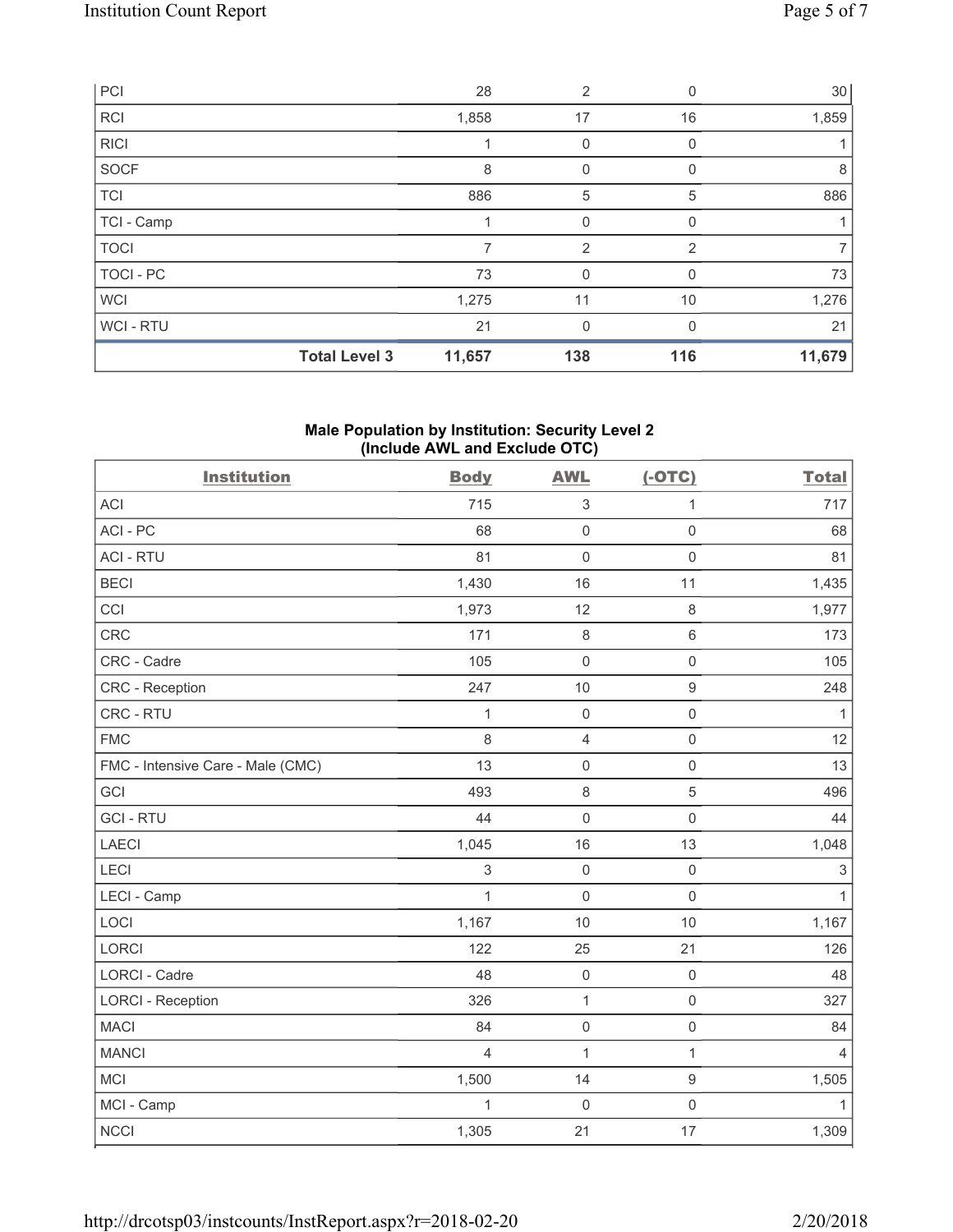| <b>NCI</b>  |                      | 1,672        | 18             | 11           | 1,679       |
|-------------|----------------------|--------------|----------------|--------------|-------------|
| NEOCC       |                      | 4            | 0              | 0            | 4           |
| PC          |                      | 762          | 18             |              | 773         |
| RCI         |                      | 181          | $\overline{2}$ |              | 182         |
| <b>RICI</b> |                      | 1,488        | 37             | 27           | 1,498       |
| SCI         |                      | 748          | 6              | 5            | 749         |
| SOCF        |                      | 1            | 0              | <sup>0</sup> |             |
| <b>TCI</b>  |                      | 9            | 0              | 0            | 9           |
| <b>TOCI</b> |                      | $\mathbf{0}$ |                |              | $\mathbf 0$ |
| <b>WCI</b>  |                      | 3            | 0              |              | 3           |
|             | <b>Total Level 2</b> | 15,823       | 231            | 163          | 15,891      |

# **Male Population by Institution: Security Level 1 (Include AWL and Exclude OTC)**

| <b>Institution</b>                | <b>Body</b>    | <b>AWL</b>                | $(-OTC)$            | <b>Total</b>   |
|-----------------------------------|----------------|---------------------------|---------------------|----------------|
| <b>ACI</b>                        | 635            | $\overline{4}$            | $\mathsf{O}\xspace$ | 639            |
| ACI - PC                          | $\overline{2}$ | $\mathsf{O}\xspace$       | $\mathsf{O}\xspace$ | $\overline{2}$ |
| <b>ACI - RTU</b>                  | 34             | $\mathsf{O}\xspace$       | $\mathsf{O}\xspace$ | 34             |
| <b>BECI</b>                       | 771            | 14                        | $\overline{7}$      | 778            |
| <b>BECI - Camp</b>                | 491            | $\mathsf{O}\xspace$       | $\mathsf{O}\xspace$ | 491            |
| CCI                               | 623            | $\ensuremath{\mathsf{3}}$ | $\mathsf{O}\xspace$ | 626            |
| CRC                               | 110            | 8                         | $\overline{4}$      | 114            |
| CRC - Cadre                       | 1              | $\mathsf{O}\xspace$       | $\mathsf 0$         | 1              |
| <b>CRC</b> - Reception            | 155            | $\overline{4}$            | $\overline{2}$      | 157            |
| CRC - RTU                         | $\mathbf{1}$   | $\mathsf{O}\xspace$       | $\mathsf 0$         | 1              |
| <b>FMC</b>                        | 451            | $\,6\,$                   | $\sqrt{2}$          | 455            |
| FMC - Intensive Care - Male (CMC) | 22             | 1                         | $\mathsf{O}\xspace$ | 23             |
| GCI                               | 635            | 18                        | $\overline{4}$      | 649            |
| GCI - Camp                        | 654            | $\mathbf{1}$              | $\mathsf{O}\xspace$ | 655            |
| <b>GCI-RTU</b>                    | 10             | $\mathsf{O}\xspace$       | $\mathsf{O}\xspace$ | 10             |
| <b>LAECI</b>                      | 710            | $\overline{7}$            | $\,6\,$             | 711            |
| LECI                              | $\overline{2}$ | $\mathsf{O}\xspace$       | $\mathsf{O}\xspace$ | $\overline{2}$ |
| LECI - Camp                       | 130            | $\mathsf{O}\xspace$       | $\mathsf{O}\xspace$ | 130            |
| LOCI                              | 1,048          | $\sqrt{3}$                | $\overline{2}$      | 1,049          |
| LORCI                             | 70             | 12                        | $\,8\,$             | 74             |
| <b>LORCI - Cadre</b>              | 6              | $\mathsf{O}\xspace$       | $\mathsf 0$         | $\,6\,$        |
| <b>LORCI - Reception</b>          | 245            | $\mathsf{O}\xspace$       | $\mathsf 0$         | 245            |
| MACI - Minimum                    | 1,188          | 10                        | $\,6\,$             | 1,192          |
| <b>MANCI</b>                      | 21             | 10                        | $\sqrt{2}$          | 29             |
| MANCI - Camp                      | 405            | $\mathbf 1$               | $\mathbf{1}$        | 405            |